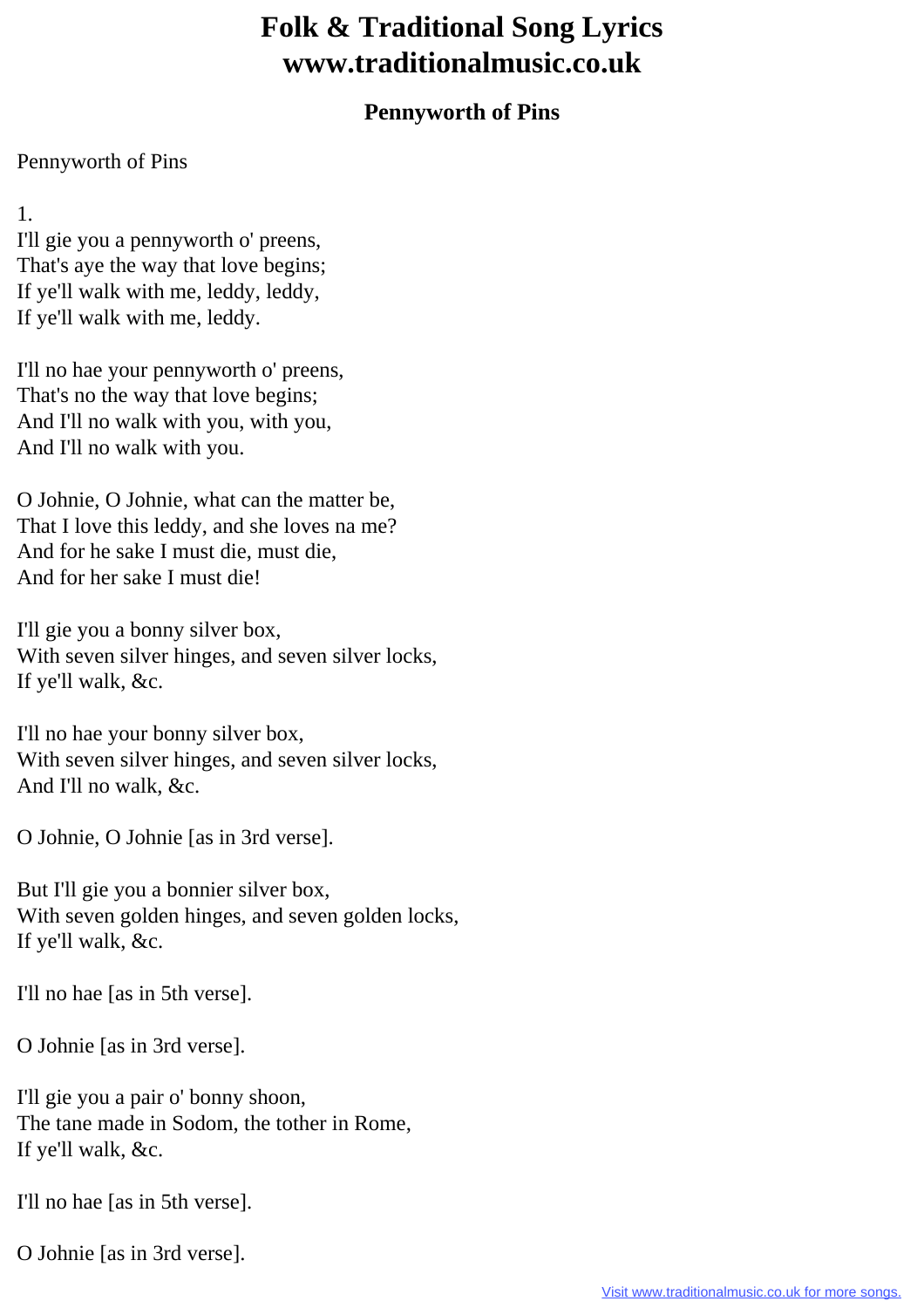I'll gie you the half o' Bristol town, With coaches rolling up and down, If ye'll walk, &c.

I'll no hae [as in 5th verse].

O Johnie [as in 3rd verse].

I'll gie you the hale o' Bristol town, With coaches rolling up and down, If ye'll walk with me, leddy, leddy, If ye'll walk with me, leddy.

If ye'll gie me the hale o' Bristol town, With coaches rolling up and down, I will walk with you, with you, And I will walk with you.

## 2.

Oh, I'll gie you a dress o' red, A' stitched roon wi' a silver thread, If you will marry, arry arry arry, If you will marry me.

Oh I'll no' tak your dress o' red, Aw stitched roon wi' a silver thread, An' I'll no marry, arry, arry, arry, An' I'll no marry you.

Well, I'll gie you a silver spoon, Tae feed the wean in the efternoon, If you, etc.

Oh I'll no' tak your silver spoon, Tae feed the wean in the efternoon, An' I'll no' marry, etc.

Well I'll gie you the keys o' my chest, An' aw the money that I possess, If you, etc.

Oh yes I'll tak the keys o' your chest, An' aw the money that you possess, An' I will marry, arry, arry, arry, An' I will marry you.

Oh ma Goad, ye're helluva' funny, Ye dinna love me but ye love my money, An I'll no marry, arry, arry, arry,